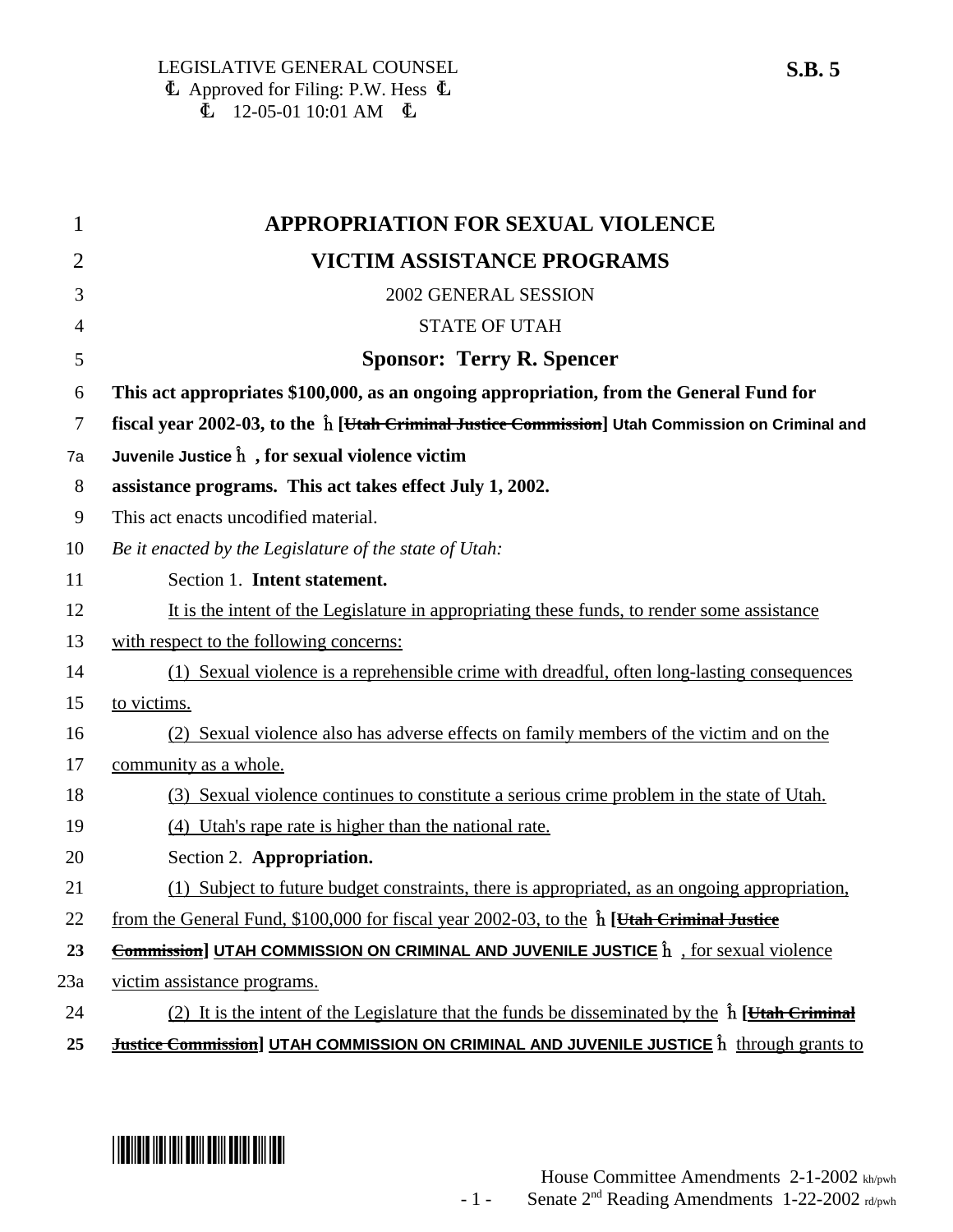### 25a1 one or more nonprofit  $\oint$  [**rape recovery centers**]

- 25a **ORGANIZATIONS COLLABORATING IN A MULTI-DISCIPLINARY SEXUAL ASSAULT RESPONSE TEAM § .**
- $25b$  to assist
- 26 women and children who have been victimized by sexual violence.
- 27 (3) The money appropriated in Subsection (1) is nonlapsing.